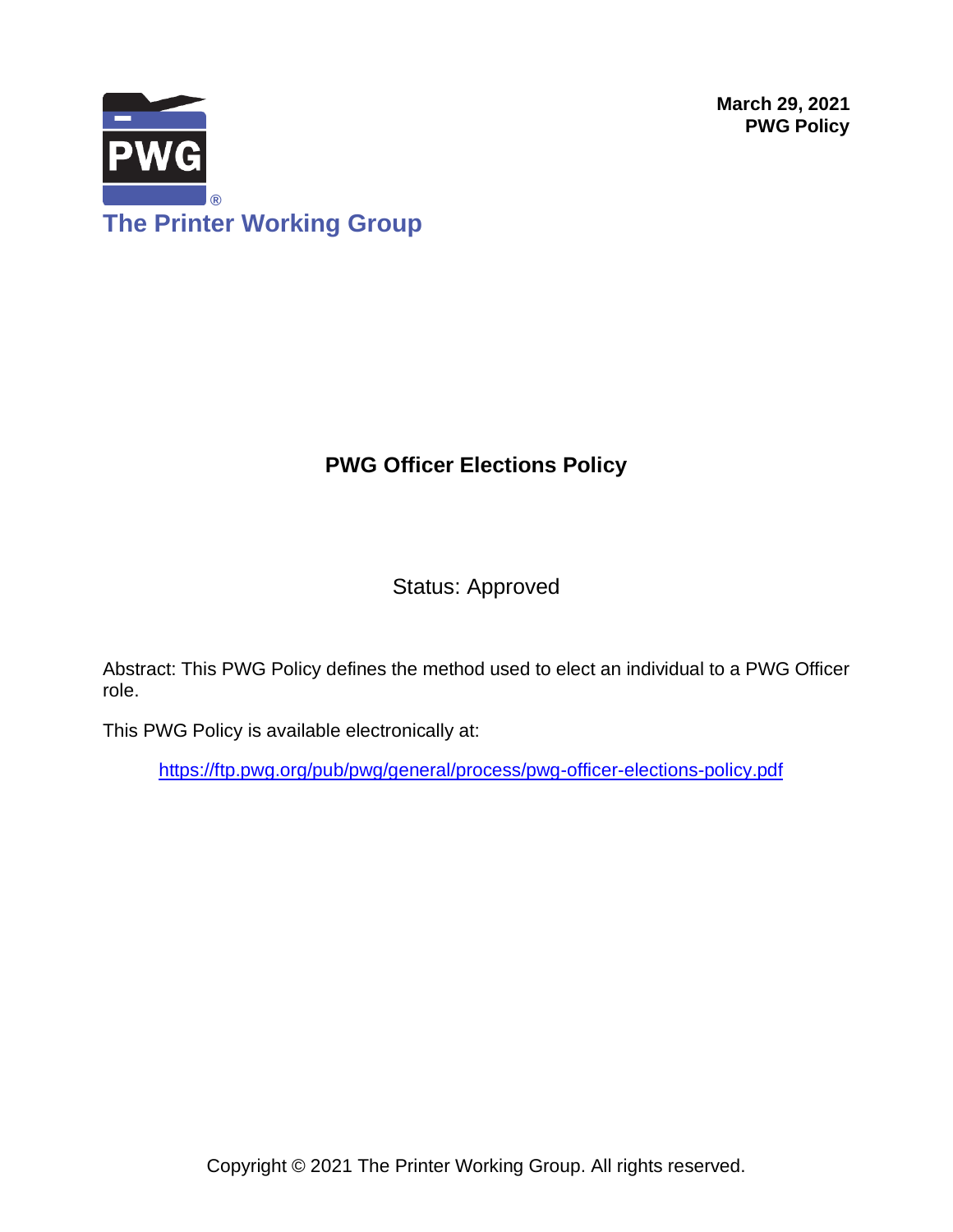|    | <b>Table of Contents</b> |  |  |
|----|--------------------------|--|--|
|    |                          |  |  |
|    |                          |  |  |
|    |                          |  |  |
|    |                          |  |  |
|    |                          |  |  |
|    |                          |  |  |
|    |                          |  |  |
|    |                          |  |  |
| 10 |                          |  |  |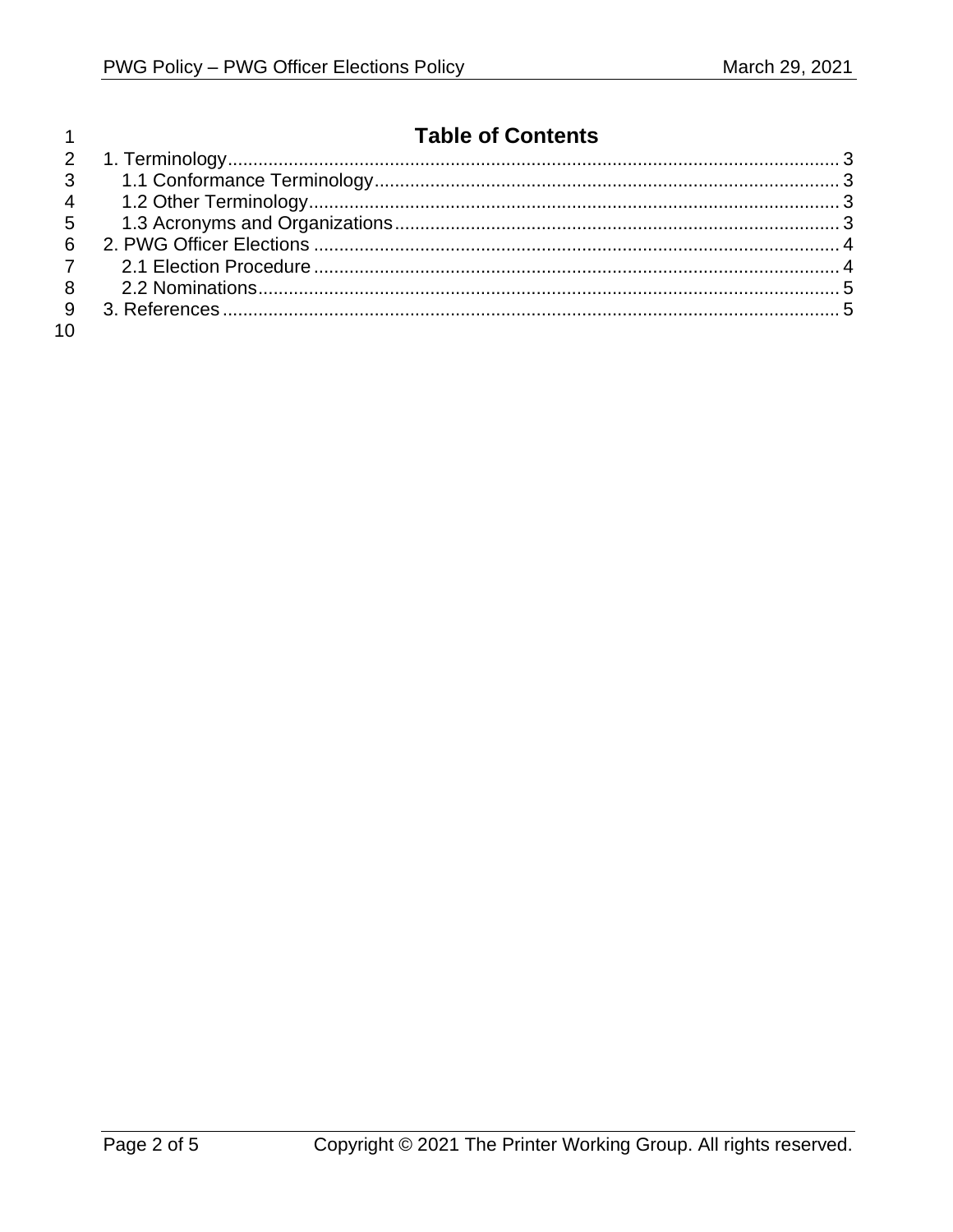# <span id="page-2-0"></span>**1. Terminology**

## <span id="page-2-1"></span>**1.1 Conformance Terminology**

- Capitalized terms, such as MUST, MUST NOT, RECOMMENDED, REQUIRED, SHOULD,
- SHOULD NOT, MAY, and OPTIONAL, have special meaning relating to conformance as
- <span id="page-2-2"></span>defined in Key words for use in RFCs to Indicate Requirement Levels [\[BCP14\].](#page-4-2)

## **1.2 Other Terminology**

- *PWG*: IEEE ISTO Printer Working Group.
- *PWG Chair*: Organizes the activities of the PWG and oversees the PWG's high-level operations. [\[PWG\\_ROLES\]](#page-4-3)
- *PWG Vice Chair*: Aids the PWG Chair with their duties and fills in for the PWG Chair in cases of absence. [\[PWG\\_ROLES\]](#page-4-3)
- *PWG Secretary*: Records and distributes the minutes of all PWG plenary sessions and PWG
- 23 Steering Committee meetings, to support the PWG Chair. [\[PWG\\_ROLES\]](#page-4-3)
- *PWG Membership:* The set of individuals and organizations that are members of the PWG.
- *PWG Officer:* PWG Chair, PWG Vice-Chair, PWG Secretary
- <span id="page-2-3"></span>*SC*: PWG Steering Committee

## **1.3 Acronyms and Organizations**

- *IANA*: Internet Assigned Numbers Authority,<https://www.iana.org/>
- *IETF*: Internet Engineering Task Force,<https://www.ietf.org/>
- *ISO*: International Organization for Standardization,<https://www.iso.org/>
- *PWG*: Printer Working Group,<https://www.pwg.org/>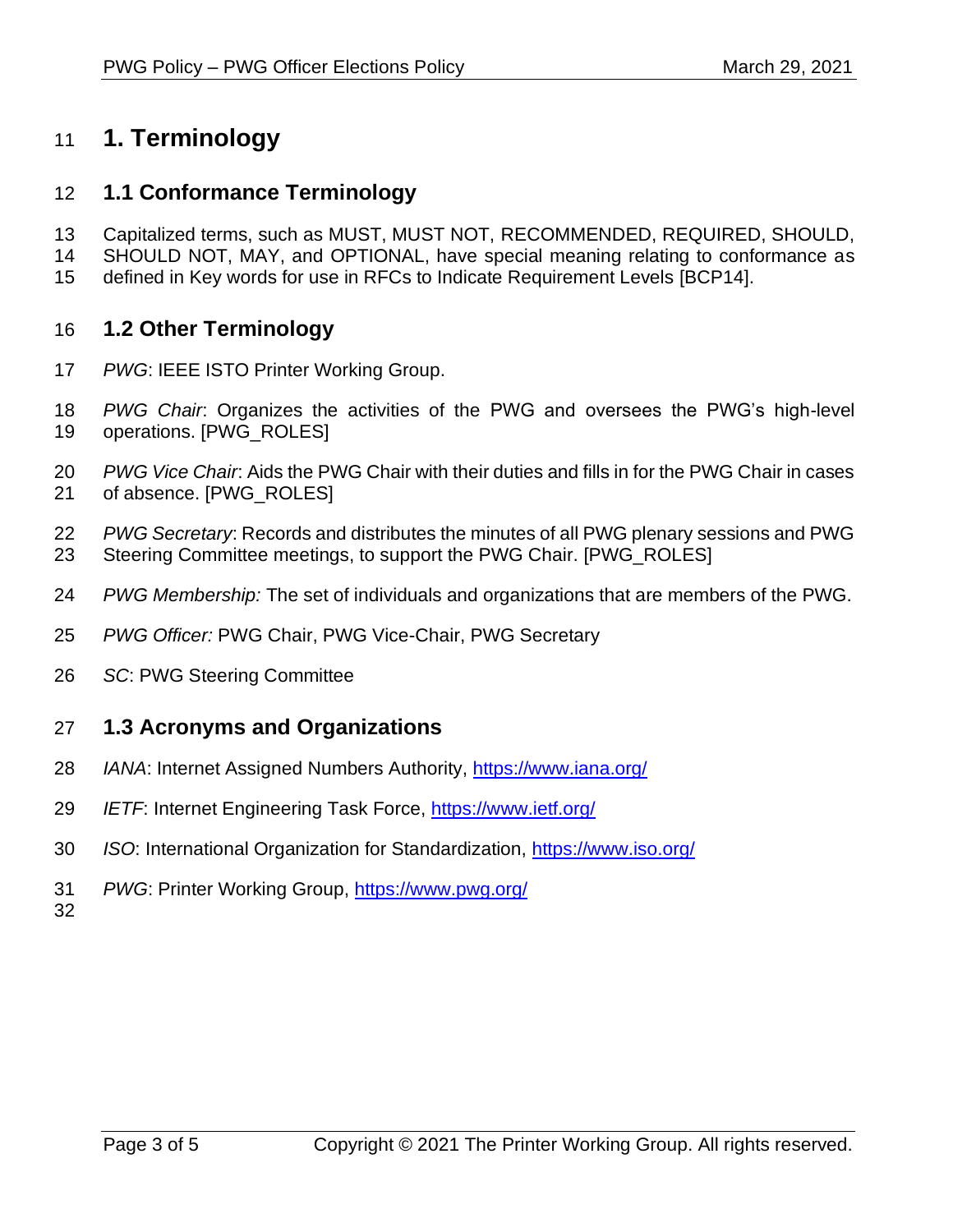## <span id="page-3-0"></span>**2. PWG Officer Elections**

The current PWG Chair conducts a PWG Officer Election. If the PWG Chair is unavailable,

 then the PWG Vice-Chair conducts the PWG Officer Election. A PWG Officer Election normally occurs every odd year (e.g., 2021). It is started such that the newly elected Officer(s) can begin their term on December 1 of that year.

 If a PWG Officer needs to step down from their role before the end of their term of office, the highest ranking PWG Officer performs an off-cycle PWG Officer Election for that office.

### <span id="page-3-1"></span>**2.1 Election Procedure**

The steps in a PWG Officer Election are:

#### **Week 0 - Nominations**

 The PWG Officer conducting the election sends a request for nominations for 44 candidates to the [pwg-announce@pwg.org](mailto:pwg-announce@pwg.org?subject=PWG%20Officer%20Election:%20Call%20for%20Nominations) reflector, with instructions for how to submit a nomination.

#### **Week 5 - Voting**

- 47 The PWG Officer conducting the election announces candidates to the [pwg-](mailto:pwg-announce@pwg.org?subject=PWG%20Officer%20Election:%20Cast%20your%20vote)
- [announce@pwg.org](mailto:pwg-announce@pwg.org?subject=PWG%20Officer%20Election:%20Cast%20your%20vote) reflector. PWG Voting Members can vote for their preferred candidates for each role up for election.

#### **Week 9 - Votes Tallied**

 Voting ends and the PWG Officer conducting the election tallies the votes. Each candidate receiving a simple majority of the votes cast for a given office wins the election for that office.

#### **Week 10 - Election Approved**

 The PWG Steering Committee approves the execution of the election procedure. Upon approval, the PWG Officer conducting the election announces the election 57 results to the [pwg-announce@pwg.org](mailto:pwg-announce@pwg.org?subject=PWG%20Officer%20Election:%20Results) reflector. If the PWG Steering Committee does not approve the execution of the election procedure, then the election procedure is restarted from the beginning.

#### **Week 14 - New Term Begins**